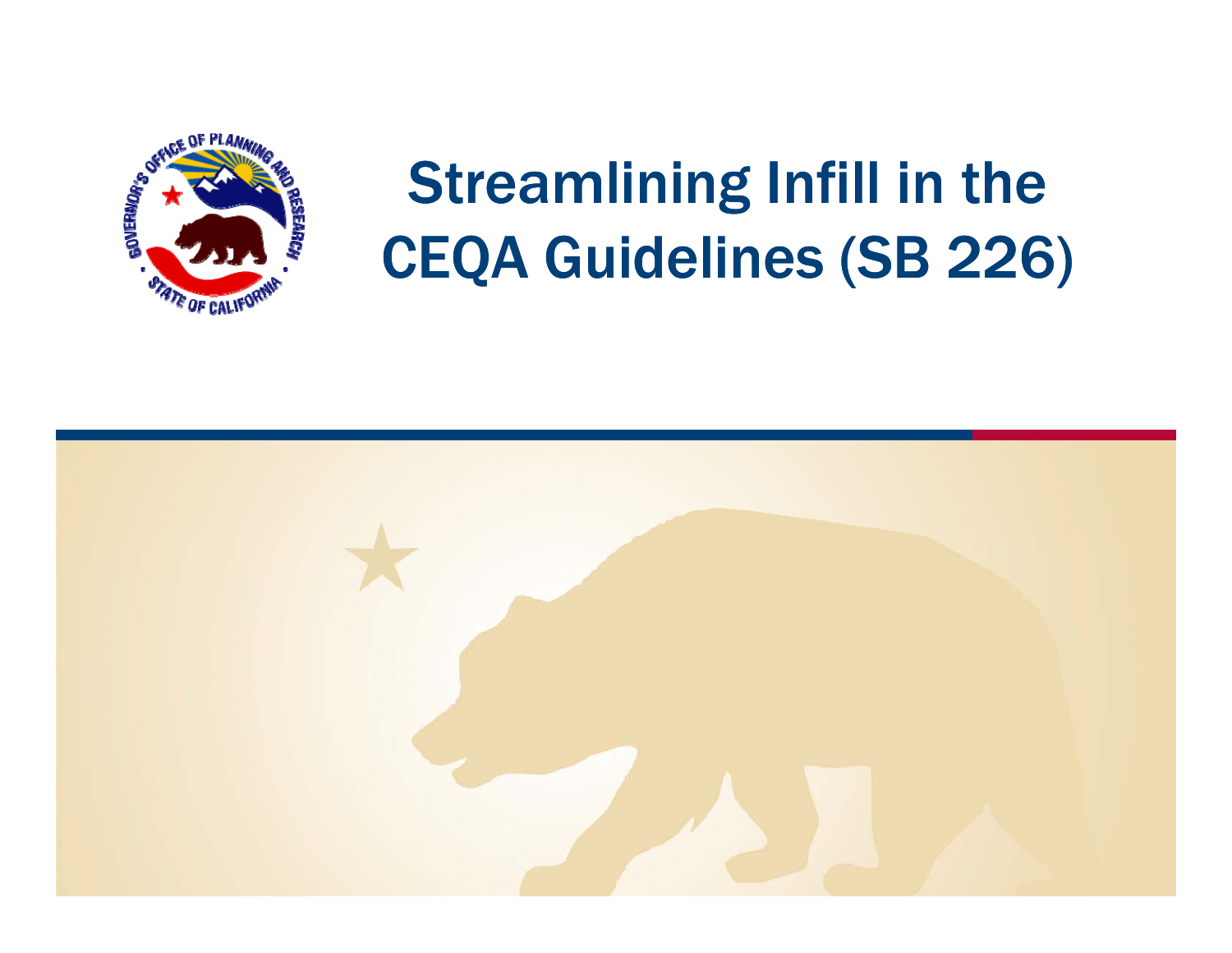## Strategic Growth Council: Identifying Infill Barriers

- • Looking within state agencies to reduce conflicts and promote successful programs
- • Working with federal, regional and local partners to develop strategies for urban and rural areas
- • Bringing strategies to the Council beginning in September, more throughout the year
- • Goals:
	- Understand the differences of infill and greenfield
	- Revise programs and policies to simplify infill development
	- Broad understanding of the need for infill to advance sustainability
	- Durable communication channels and integrated policy thinking

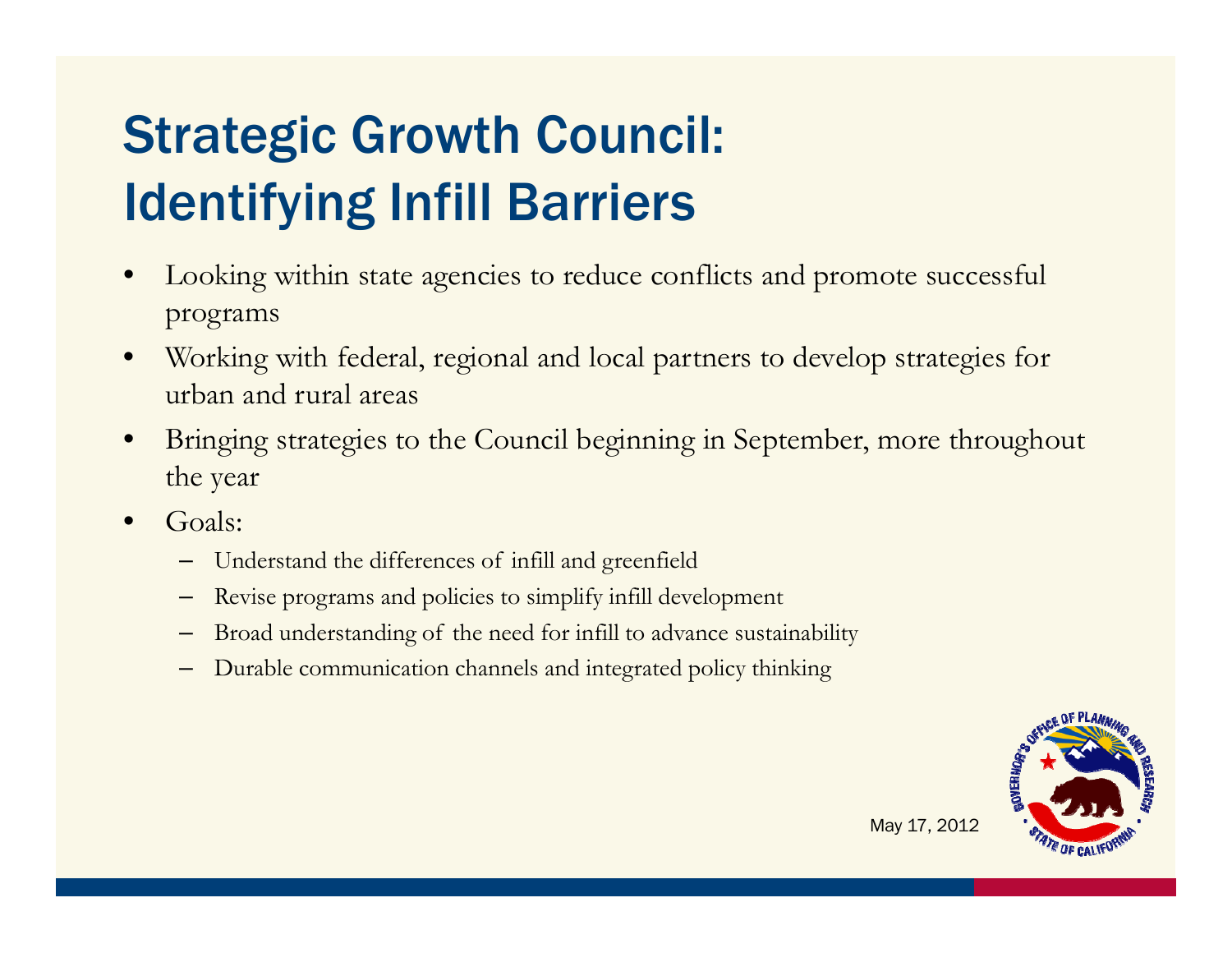# STRATEGY FOR CALIFORNIA



- • **General Goals Goals**
	- • Protect natural resources and improve quality of life by directing new growth to existing cities and suburbs

#### • **Action Item #2**

• CEQA exemption for housing in built up areas

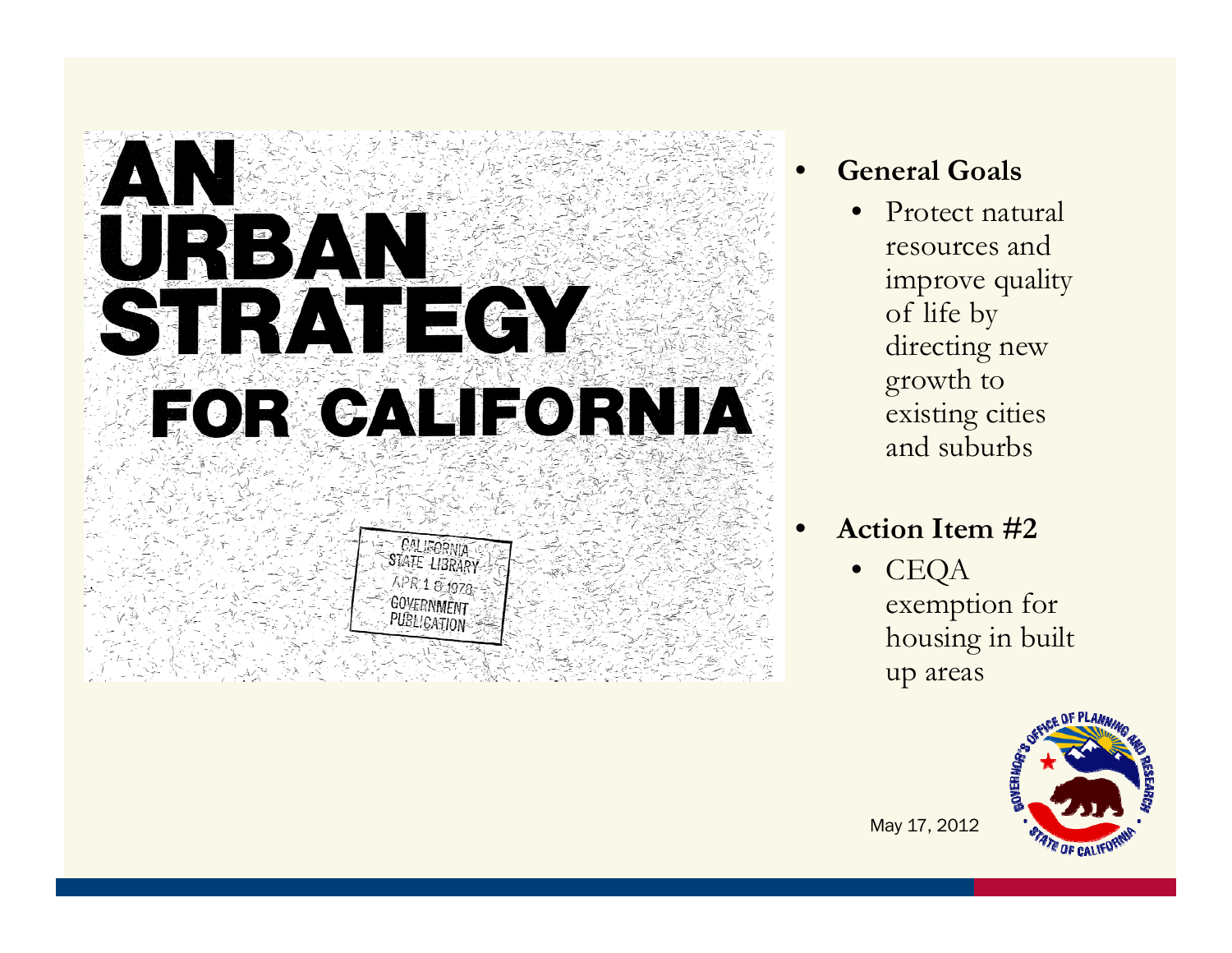### Does CEQA Promote Infill?

#### § 21159.21. CRITERIA TO QUALIFY FOR HOUSING PROJECT EXEMPTIONS

A housing project qualifies for an exemption from this division pursuant to Section 21159.22, 21159.23, or 21159.24 if it meets the criteria in the applicable section and all of the following criteria:

(a) The project is consistent with any applicable general plan, specific plan, and local coastal program, including any mitigation measures required by a plan or program, as that plan or program existed on the date that the application was deemed complete and with any applicable zoning ordinance, as that zoning ordinance existed on the date that the application was deemed complete, except that a project shall not be deemed to be inconsistent with the zoning designation for the site if that zoning designation is inconsistent with the general plan only because the project site has not been rezoned to conform with a more recently adopted general plan.

(b) Community-level environmental review has been adopted or certified.

(c) The project and other projects approved prior to the approval of the project can be adequately served by existing utilities, and the project applicant has paid, or has committed to pay, all applicable in-lieu or development fees.

(d) The site of the project does not contain wetlands, does not have any value as a wildlife habitat, and the project does not harm any species protected by the federal Endangered Species Act of 1973 (16 U.S.C. Sec. 1531 et seq.) or by the Native Plant Protection Act (Chapter 10 (commencing with Section 1900) of Division 2 of the Fish and Game Code), the California Endangered Species Act (Chapter 1.5 (commencing with Section 2050), of Division 3 of the Fish and Game Code), and the project does not cause the destruction or removal of any species protected by a local ordinance in effect at the time the application for the project was deemed complete. For the purposes of this subdivision, "wetlands" has the same meaning as in Section 328.3 of Title 33 of the Code of Federal Regulations and "wildlife habitat" means the ecological communities upon which wild animals, birds, plants, fish, amphibians, and invertebrates depend for their conservation and protection.

(f) The site of the project is subject to a preliminary endangerment assessment prepared by a registered environmental assessor to determine the existence of any release of a hazardous substance on the site and to determine the potential for exposure of future occupants to significant health hazards from any nearby property or activity.

(1) If a release of a hazardous substance is found to exist on the site, the release shall be removed, or any significant effects of the release shall be mitigated to a level of insignificance in compliance with state and federal requirements.

(2) If a potential for exposure to significant hazards from surrounding properties or activities is found to exist, the effects of the potential exposure shall be mitigated to a level of insignificance in compliance with state and federal requirements.

(g) The project does not have a significant effect on historical resources pursuant to Section 21084.1.

(h) The project site is not subject to any of the following:

(1) A wildland fire hazard, as determined by the Department of Forestry and Fire Protection, unless the applicable general plan or zoning ordinance contains provisions to mitigate the risk of a wildland fire hazard.

(3) Risk of a public health exposure at a level that would exceed the standards established by any state or federal agency.

(4) Within a delineated earthquake fault zone, as determined pursuant to Section 2622, or a seismic hazard zone, as determined pursuant to Section 2696, unless the applicable general plan or zoning ordinance contains provisions to mitigate the risk of an earthquake fault or seismic hazard zone.

(5) Landslide hazard, flood plain, flood way, or restriction zone, unless the applicable general plan or zoning ordinance contains provisions to mitigate the risk of a landslide or flood.

(i) (1) The project site is not located on developed open space.

(2) For the purposes of this subdivision, "developed open space" means land that meets all of the following criteria:

(A) Is publicly owned, or financed in whole or in part by public funds.

(B) Is generally open to, and available for use by, the public.

(C) Is predominantly lacking in structural development other than structures associated with open spaces, including, but not limited to, playgrounds, swimming pools, ballfields, enclosed child play areas, and picnic facilities.

(3) For the purposes of this subdivision, "developed open space" includes land that has been designated for acquisition by a public agency for developed open space, but does not include lands acquired by public funds dedicated to the acquisition of land for housing purposes.

(j) The project site is not located within the boundaries of a state conservancy.

#### § 21159.24. INFILL HOUSING EXEMPTION

(a) Except as provided in subdivision (b), this division does not apply to a project if all of the following criteria are met: (1) The project is a residential project on an infill site.

(2) The project is located within an urbanized area.

(3) The project satisfies the criteria of Section 21159.21.

(4) Within five years of the date that the application for the project is deemed complete pursuant to Section 65943 of the Government Code, community-level environmental review was certified or adopted.

area.

(6) The project does not contain more than 100 residential units.

(7) Either of the following criteria are met:

(A) (i) At least 10 percent of the housing is sold to families of moderate income, or not less than 10 percent of the housing is rented to families of low income, or not less than 5 percent of the housing is rented to families of very low income.

(ii) The project developer provides sufficient legal commitments to the appropriate local agency to ensure the continued availability and use of the housing units for very low, low-, and moderate-income households at monthly housing costs determined pursuant to paragraph (3) of subdivision (h) of Section 65589.5 of the Government Code.

(B) The project developer has paid or will pay in-lieu fees pursuant to a local ordinance in an amount sufficient to result (e) The site of the project is not included on any list of facilities and sites compiled pursuant to Section 65962.5 of the Government Code. in the development of an equivalent number of units that would otherwise be requi (8) The project is within one-half mile of a major transit stop.

(9) The project does not include any single level building that exceeds 100,000 square feet.

(10) The project promotes higher density infill housing. A project with a density of at least 20 units per acre shall be conclusively presumed to promote higher density infill housing. A project with a density of at least 10 units per acre and a density greater than the average density of the residential properties within 1,500 feet shall be presumed to promote higher density housing unless the preponderance of the evidence demonstrates otherwise.

(b) Notwithstanding subdivision (a), this division shall apply to a development project that meets the criteria described in subdivision (a), if any of the following occur:

(1) There is a reasonable possibility that the project will have a project-specific, significant effect on the environment order is a reasonable possibility that the project will have a project-specific, significant effect due to unusual circumstances.

> (2) Substantial changes with respect to the circumstances under which the project is being undertaken that are related to the project have occurred since community-level environmental review was certified or adopted.

(3) New information becomes available regarding the circumstances under which the project is being undertaken and that is related to the project, that was not known, and could not have been known, at the time that community-level environmental review was certified or adopted.

(c) If a project satisfies the criteria described in subdivision (a), but is not exempt from this division as result of satisfying the criteria described in subdivision (b), the analysis of the environmental effects of the project in the environmental impact report or the negative declaration shall be limited to an analysis of the project-specific effect of the projects and any effects identified pursuant to paragraph (2) or (3) of subdivision (b).

(d) For the purposes of this section, "residential" means a use consisting of either of the following: (1) Residential units only.

(2) Residential units and primarily neighborhood-serving goods, services, or retail uses that do not exceed 15 percent of the total floor area of the project.

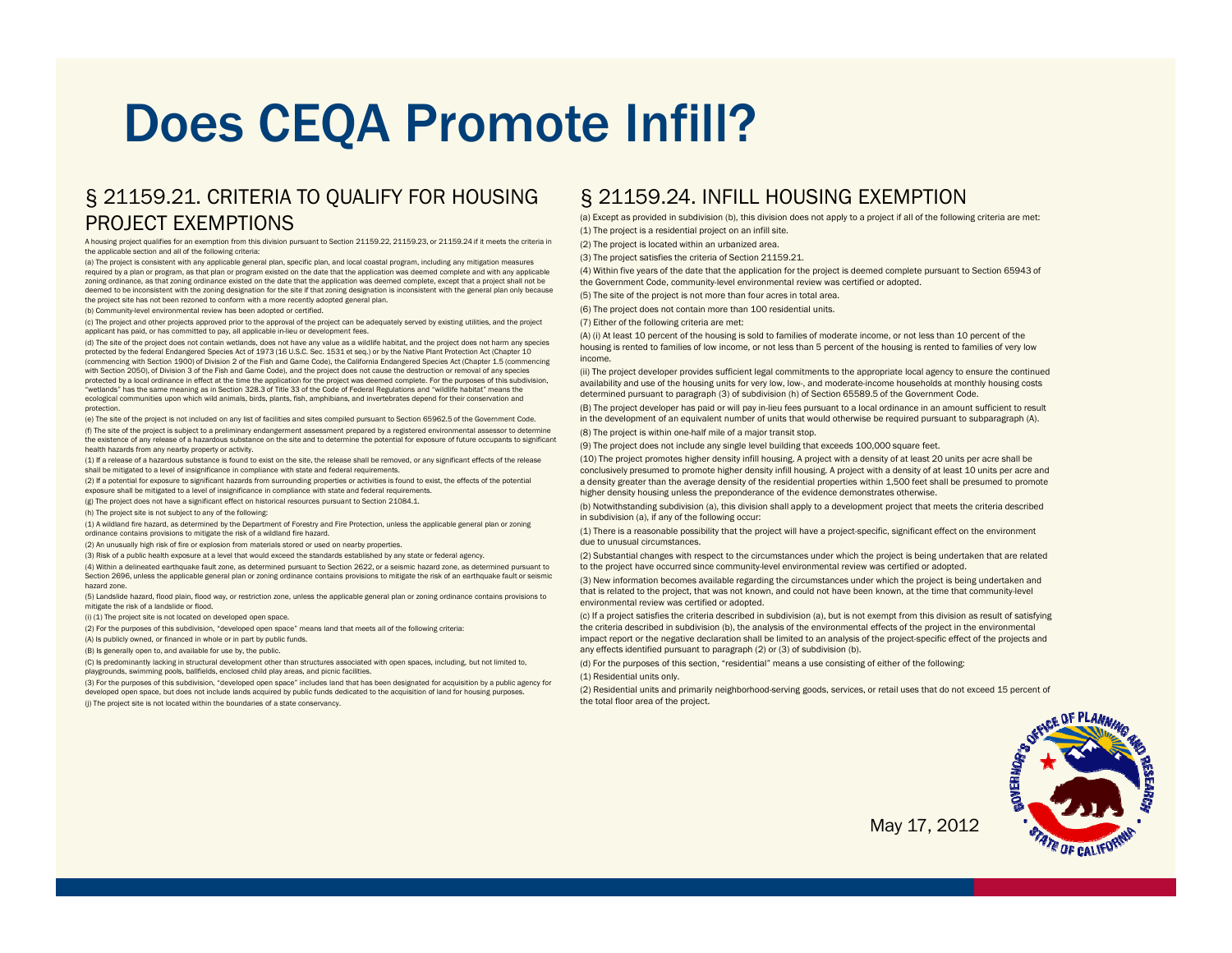### Background on SB 226

- • CEQA does not apply to effects that either:
	- Were previously analyzed in a programmatic EIR for a planning level decision; or
	- Are substantially mitigated by uniformly applicable development policies
- •• Development Certainty and Quicker Process
	- No New Review if:
		- All effects previously analyzed or addressed by development policies
	- New review if:
		- New or more significant effect, but focused
		- Off the table: previously analyzed, addressed by development policies
	- Limited Scope EIR where new effects are significant
		- No growth inducing analysis
		- Limited alternatives analysis

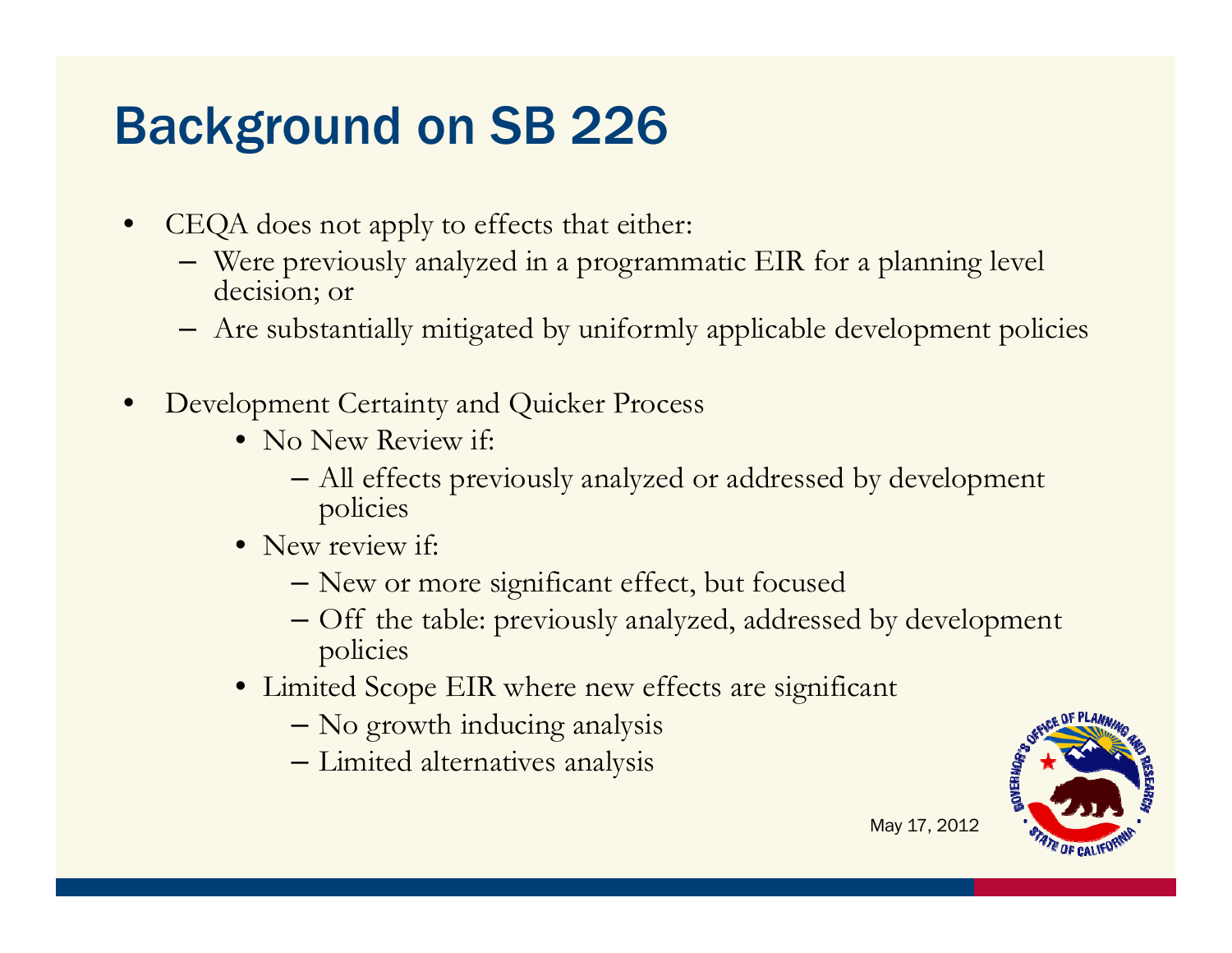## What Projects Are Eligible?

- • Project Location
	- Project site previously developed, or surrounded on 3 sides
	- Within incorporated cities and dense "islands"
- • Project Type
	- Residential
	- Commercial and retail (Minimum FAR 0.5)
	- –Public office buildings
	- Transit stations
	- Schools
- • Requirements
	- Consistent with Sustainable Communities Strategy / APS
	- Implements statewide performance standards for infill



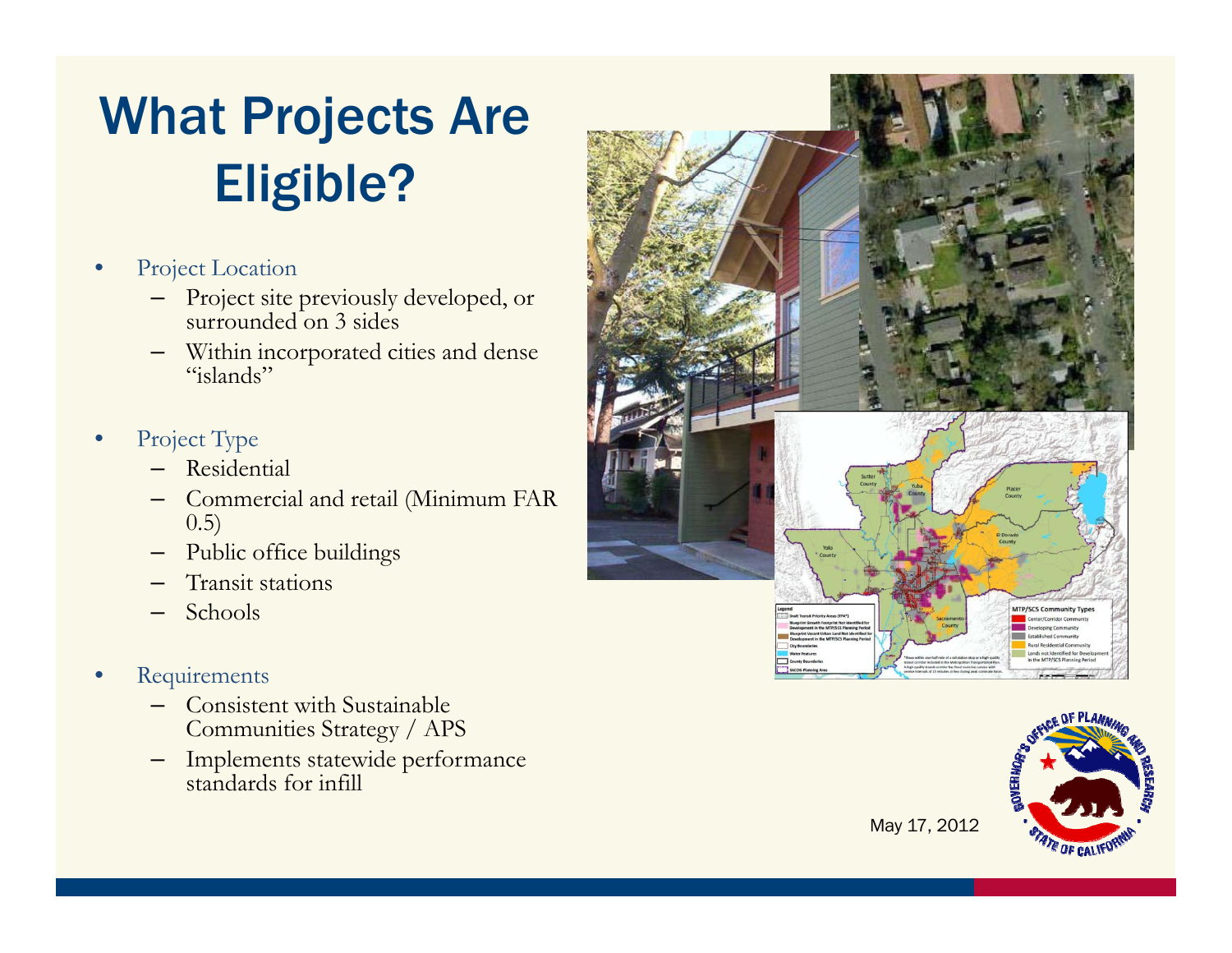### Developing the Performance Standards

#### **Objective**  $\blacksquare$  Objective  $\blacksquare$

Maximize environmental benefit

### **□** Approach

- $\triangleright$  Keep it simple for infill that realizes the greatest environmental benefit
- VMT as an umbrella metric

#### **Q** Options

- > Locate in low VMT areas
- Design project to reduce driving (i.e., near transit or consumers)
- 

- ↓ GHG
- ↓ VMT (SB 375)
- ↓ Energy Use
- ↓ Water Use
- ↑ Transit supportive communities
- \* Protect public health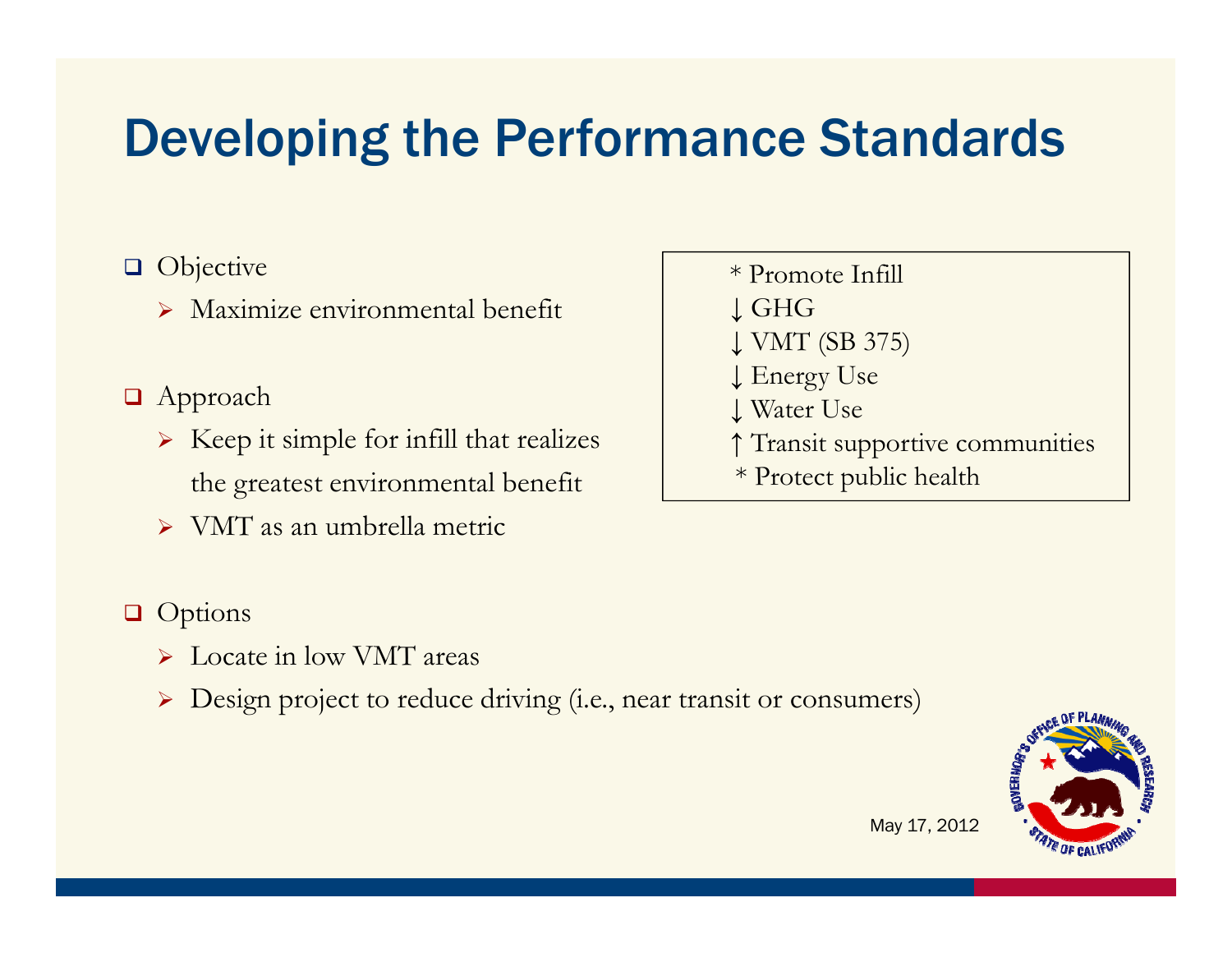# Key Points

- Better planning = more streamlining
	- Regional
	- Local
- VMT matters
- Beyond CEQA